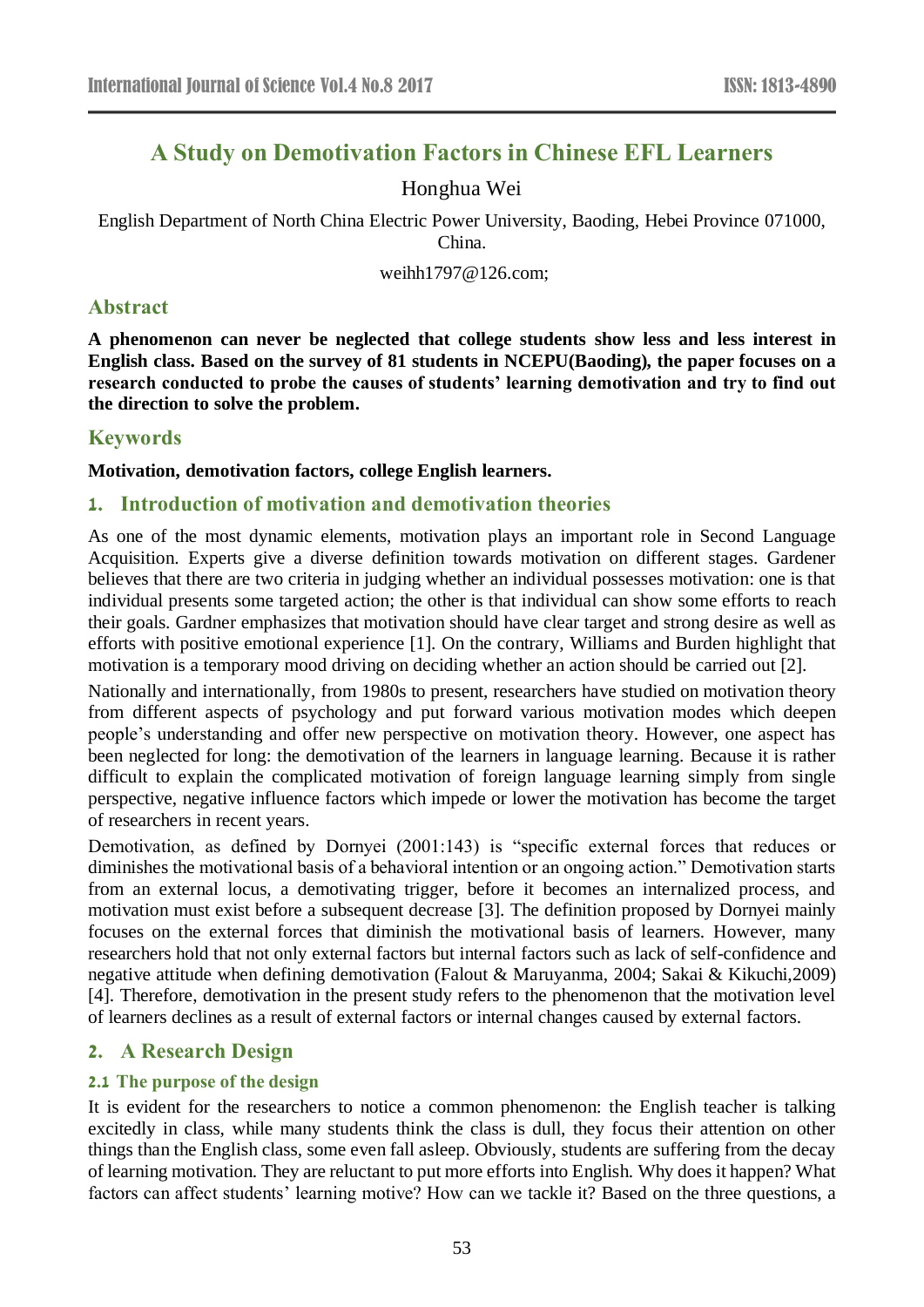survey is conducted to find out what elements will influence students' learning motivation and probe the possible causes. Correspondently, relevant measures can be taken.

#### **2.2 Research subjects**

81 average-level students were picked from non-English major of 2016 as the subjects, because demotivation is more obvious in average-level students than those in the advanced classes through observation for years (The class division is based on a standard test at the very beginning of the students entering college. Those whose scores are above 75 will be admitted into advanced class).

#### **2.3 Content of the questionnaire**

In order to find out the demotivation factors in English learning, a questionnaire is adopted in the research process. There are 34 items in the questionnaire, including five aspects: student-related factors, teacher -related factors, curriculum-related factors, teaching material and language learning environment.

Student-related factors consists of 16 items, teacher-related factors 10 items, other factors 8 items ( including curriculum, teaching material and learning environment).

The measurement of the questionnaire was a four-point semantic scale (1=strongly agree; 2= agree; 3=disagree; 4= uncertain)

#### **2.4 Research Tools and Process**

After the pre-test and refinement of the questionnaire, it was put on www.sojump.com (a website specially for releasing and collecting questionnaires or polls), all the 81 students were asked to finish the questionnaire within 20 minutes, and all the 81 questionnaires collected are valid.

#### **2.5 Description and Analysis of the results**

The research results collected online show the proportion of the four points in the measurement. Details of each part are as follows:

| Item                                                                                                                                         | strongly<br>agree% | agree % | disagree % | uncertain % |
|----------------------------------------------------------------------------------------------------------------------------------------------|--------------------|---------|------------|-------------|
| I have no interest in listening                                                                                                              | 23.46              | 33.33   | 34.57      | 8.64        |
| I have no interest in reading                                                                                                                | 14.81              | 20.99   | 54.32      | 9.88        |
| I have no interest in translation                                                                                                            | 17.28              | 20.99   | 49.38      | 12.35       |
| I have no interest in oral English                                                                                                           | 14.81              | 14.81   | 62.96      | 7.41        |
| I have no interest in writing                                                                                                                | 17.28              | 38.27   | 35.8       | 8.64        |
| I have no interest in foreign culture                                                                                                        | 8.64               | 14.81   | 71.6       | 4.94        |
| I don't know how to learn autonomously                                                                                                       | 28.4               | 39.51   | 24.69      | 7.41        |
| I can't find suitable learning method                                                                                                        | 34.57              | 38.27   | 18.52      | 8.64        |
| I don't know the aim of learning English                                                                                                     | 13.58              | 11.11   | 66.67      | 8.64        |
| The aim of learning English is to pass kinds of exams                                                                                        | 13.58              | 32.1    | 50.62      | 3.7         |
| The scores of my English tests are always low                                                                                                | 27.16              | 35.8    | 24.69      | 12.35       |
| Vocabulary and grammar are difficult to me                                                                                                   | 28.4               | 43.21   | 24.69      | 3.7         |
| It's difficult to make progress even though I try hard                                                                                       | 18.52              | 38.27   | 29.63      | 13.58       |
| I dare not speak English for fear of being laughed at                                                                                        | 19.75              | 43.21   | 32.1       | 4.94        |
| I prefer learning English by myself than with others                                                                                         | 11.11              | 25.93   | 45.68      | 17.28       |
| Learning style and strategy, learning attitude, volition<br>and other internal factors are key influential factors of<br>my learning English | 43.21              | 45.68   | 7.41       | 3.7         |

Table 1. Student-related factors

Data in the table shows it's not true to say that students totally lose interest in English learning. In the part of five basic skills of English, 56.79% and 55.55% of the students lack interest in English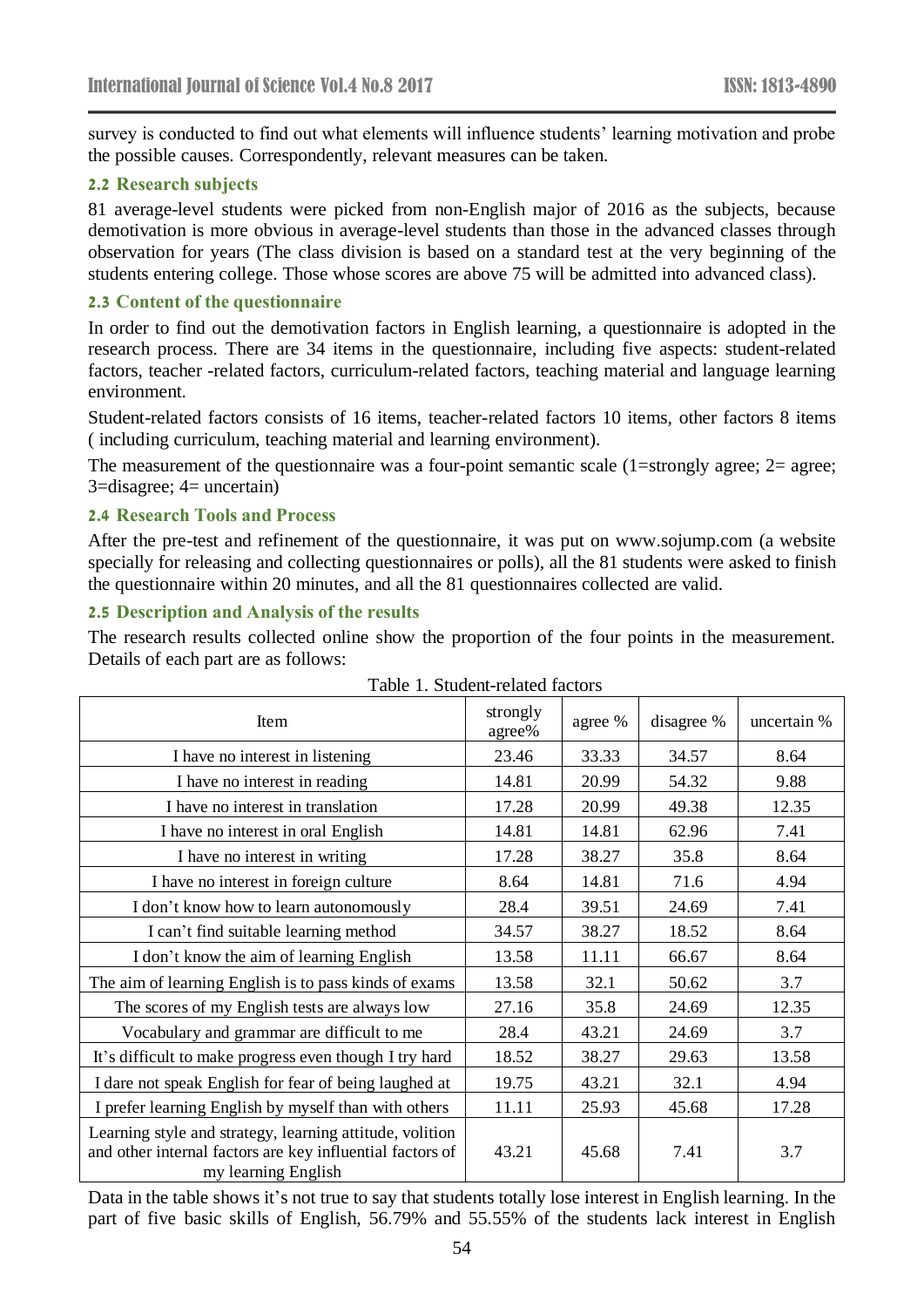listening and writing separately, while 54.32%, 49.38%, and 62.96% of the students have interest in English reading, translation and oral English separately, and 71.6% of the students have interest in foreign culture. During the learning process, 71.61% of them believe vocabulary and grammar are still difficult points till now; and 62.96% of them have not enough confidence to speak English; and even they try hard(56.79%), it's difficult to make progress; 62.96% of them think their scores are low. In the learning strategy part, 67.91% of the students have no idea about autonomous learning, and 72.84% of the students cannot find suitable learning method. With regard to the learning goal, 66.67% of the students have exact goals, and 50.62% of them aim at other things instead of just passing exams. In learning style aspect, 45.68% of them prefer learning in groups, while 37.04% of them prefer learning individually. Therefore, we can see that majority of students do want to learn English well and they hunger for more of other cultures, but lack of learning strategy and explicit goal causes their demotivation in English learning.

| Item                                                                                                        | strongly<br>agree% | agree % | disagree % | uncertain % |
|-------------------------------------------------------------------------------------------------------------|--------------------|---------|------------|-------------|
| Teacher's pronunciation is poor                                                                             | 2.47               | 9.88    | 81.48      | 6.17        |
| I don't like the teacher because of his/her personality                                                     | 3.7                | 6.17    | 87.65      | 2.47        |
| Teacher will criticize those who answers incorrectly                                                        | 1.23               | 6.17    | 92.59      | $\theta$    |
| Teacher focuses on the textbook only                                                                        | 2.47               | 7.41    | 87.65      | 2.47        |
| Teacher seldom teaches practical English                                                                    | 3.7                | 17.28   | 72.84      | 6.17        |
| Teacher gives implicit explanation of language points                                                       | 2.47               | 8.64    | 83.95      | 4.94        |
| Teaching method is dull, lack interesting activities                                                        | 3.7                | 22.22   | 65.43      | 8.64        |
| Teacher seldom interacts with students                                                                      | 2.47               | 12.35   | 71.6       | 13.58       |
| Teacher ignores students' mastery of knowledge                                                              | 4.94               | 17.28   | 64.2       | 13.58       |
| Teacher's personality, teaching style, teaching method,                                                     |                    |         |            |             |
| learning environment and other external factors are<br>important influential factors of my learning English | 27.16              | 34.57   | 25.93      | 12.35       |

Table 2. Teacher-related factors

From the low proportion of "agree"(the highest one is 25.92%), we can see that the detailed teacher-related factors, such as some specific teacher's pronunciation, personality, teaching method, teaching content, are not the chief reasons which cause the demotivation of the students' English learning, which is somewhat out of expectation. While students do think that teacher's personality, teaching style, teaching method, learning environment and other external factors are important influential factors of English learning, the proportion is 61.73%. Thus, apart from the teacher-related factors in the table, there must be some other factors which are not included in this part, then, importance of learning environment and other external factors need a further survey.

|  | Table 3. Other relevant factors |  |
|--|---------------------------------|--|
|--|---------------------------------|--|

| <b>Item</b>                                                  | strongly agree% | agree % | disagree % | uncertain % |
|--------------------------------------------------------------|-----------------|---------|------------|-------------|
| I'm not interested in the articles in the textbook           | 27.16           | 39.51   | 27.16      | 6.17        |
| The textbook is outdated and boring                          | 25.93           | 41.98   | 25.93      | 6.17        |
| Class period is not enough to provide more<br>knowledge      | 16.05           | 35.8    | 38.27      | 9.88        |
| There aren't many chances to communicate in class            | 14.81           | 38.27   | 37.04      | 9.88        |
| English courses offered cannot meet my<br>requirements       | 16.05           | 43.21   | 24.69      | 16.05       |
| Lack of authentic context to practice English after<br>class | 43.21           | 38.27   | 17.28      | 1.23        |
| I don't know the classmates from other majors                | 12.35           | 41.98   | 37.04      | 8.64        |
| Classmates around me are not fond of English                 | 11.11           | 32.1    | 45.68      | 11.11       |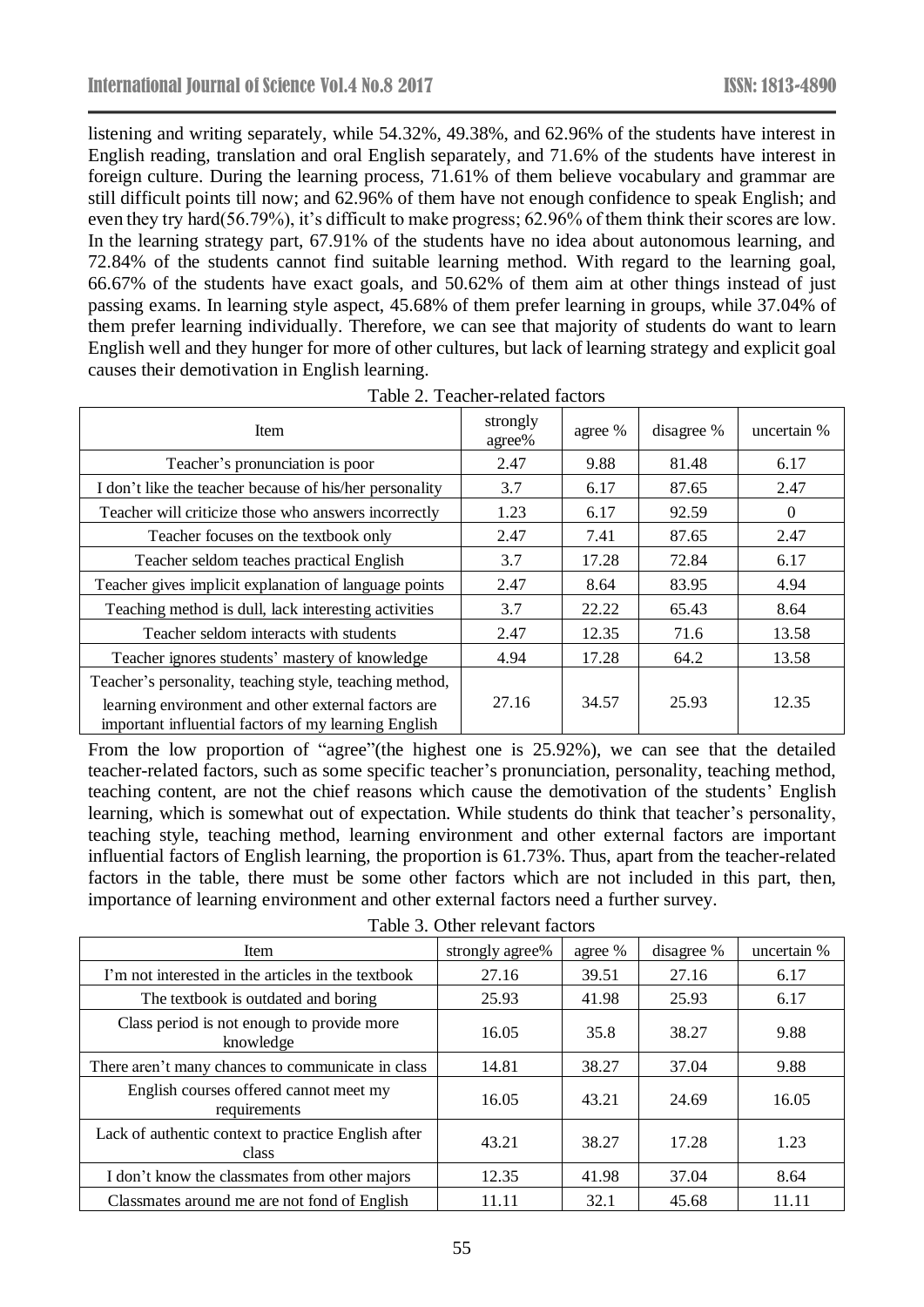Data in table 3 (all the proportions of "agree" are above 40% ) indicate that the boring content in the textbook, lack of learning environment (the proportion of "agree" reach up to 81.48%), simple and invariable English course offered by the university, influence of peers, and less chance to communicate are important factors resulted in their learning demotivation. In this part, some detailed impactive external factors are listed and verified.

## **3. Instructions for the Teaching Reform**

The research shows that factors which result in English learning demotivation are mainly include: students' lack of proper learning strategy and goal to help them conquer the difficult points and make them insisting; simple teaching contents, teacher's teaching style and teaching method; out-dated teaching material, lack of learning environment, invariable English curriculum, and form of classroom organization.

To solve the problem found in the survey, educators must employ a list of corresponding reform procedures. First of all, provide diverse English courses which not merely can arouse the students' different interests in English, but can also help students find explicit goal of learning English. Second, choose proper and up-to-date teaching material for each course which can provide students the latest information and most practical language. Third, educators should adopt proper teaching method based on both the teaching material and the students. Fourth, educators are supposed to give instructions on learning strategies which are suitable for different students. At last, during class period, educators should try to create a relaxed atmosphere and design some activities which can engage every student in. In order to make this process feasible and beneficial, educators should motivate each student do enough preparation before class and do some creative after-class work. In this process, educator's innovative work plays a very important role.

### **4. Conclusion**

Findings of demotivation factors in the survey provide a direction of the English-teaching reform. According to the survey results, some instructions are listed, while this is merely a general guideline for the reform, some other impactive factors, detailed and practical teaching method should be further explored during the teaching process.

#### **Acknowledgements**

This research is financially supported by the Fundamental Research Funds for the Central Universities: A Research on English Learning Motivation and Reform of Curriculum and Teaching (Grant NO. 2015 MS69); Research and Practice Projects of English Teaching Reform in Institutes of Higher Education of Hebei Province in 2015: A Research on Demotivation in College English Learning and Reform of Curriculum and Teaching (Grant NO. 2015YYJG062).

### **References**

- [1] Gardner, R. C: Social Psychology and Second Language Learning: The Role of Attitude and Motivation (Edward Arnold, London 1985)
- [2] Williams, M. & Burden, R.: Psychology for Language Teachers. (Foreign Language Teaching and Research Press, Beijing 1997)
- [3] Dornyei, Z.: Motivation Strategies in the Llanguage Classroom. (Cambridge University Press, Cambridge 2001)
- [4] Falout, J. & Maruyama, M.: A Comparative Study of Proficiency and Learner Demotivation. The Language Teacher, Vol. 28 (2004) No. 8 p.3-9.
- [5] Sakai, H. & Kikuchi, K.:An Analysis of Demotivators in the EFL Classroom. System, Vol. 37 (2009) No. 1 p.57-69.
- [6] Zhou Cibo, Wang Wenbin: A Survey on Demotivation Factors of College English Learners Foreign Languages in China Vol. 45 (2012) No. 1 p.48-55.